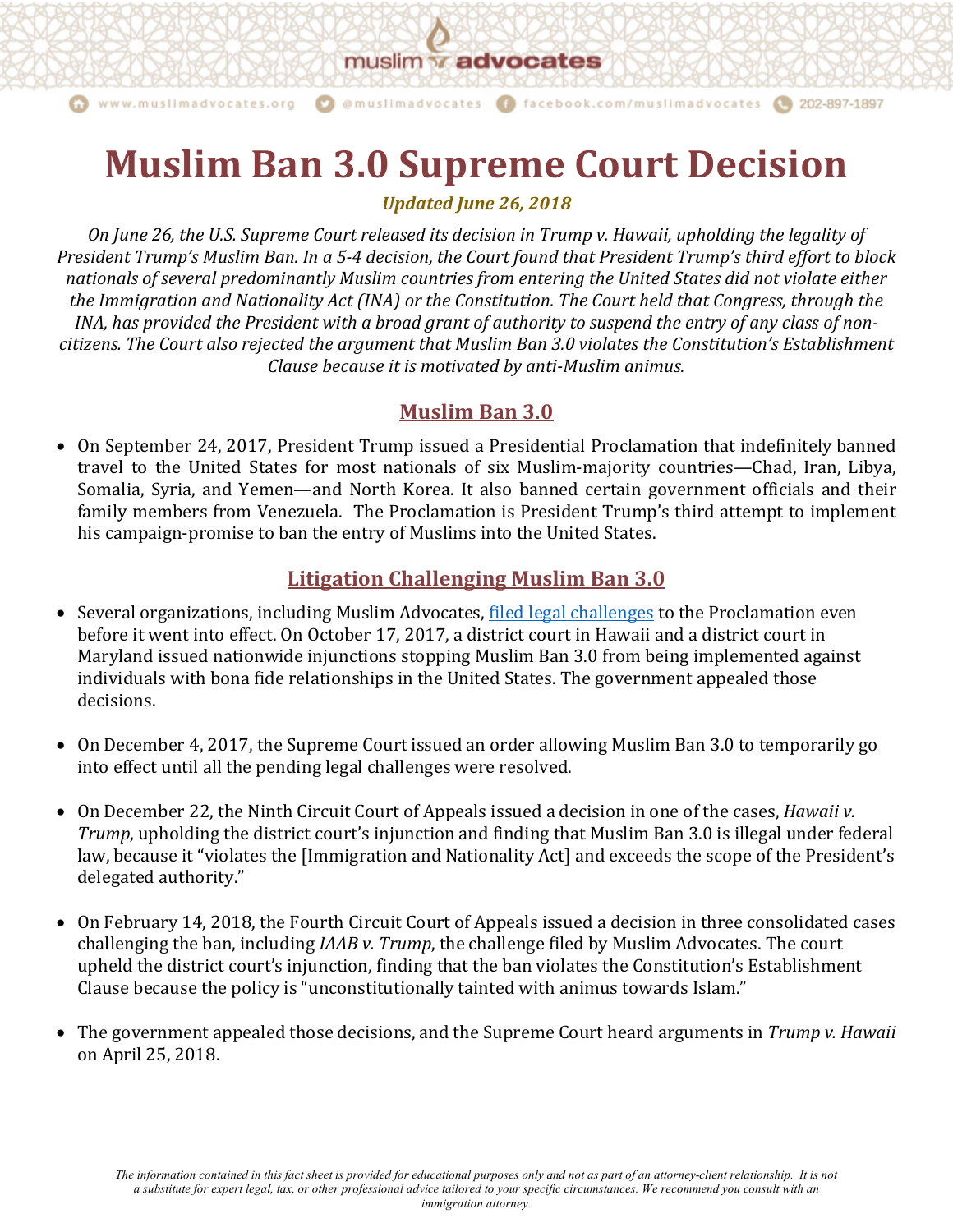## muslim **advocates**

@muslimadvocates

#### www.muslimadvocates.org

## **Issues Before the Supreme Court**

f facebook.com/muslimadvocates

202-897-1897

• The Court primarily decided two questions: (1) whether the order falls within the President's authority over immigration, which allows the President to suspend entry of immigrants for a period of time; and (2) whether the Proclamation violates the Constitution's Establishment Clause, which bars the government from favoring one religion over another.

## **The Supreme Court's June 26, 2018 Decision**

### **►** The Supreme Court upheld Muslim Ban 3.0 under the Immigration and Nationality Act (INA).

- Section 1182(f) of the INA grants the President power, under specific circumstances, to suspend the entry of certain classes of noncitizens. The Court held that the Muslim Ban falls within the President's powers under that provision of the INA because the language of the statute "grants the President broad discretion." According to the Court, the Muslim Ban was a lawful exercise of that discretion because President Trump has determined that the entry of noncitizens from predominantly Muslim countries "would be detrimental to the national interest."
- The INA also has a provision, Section  $1152(a)(1)(A)$ , that prohibits the government from discriminating against individuals on the basis of nationality when issuing immigrant visas. However, the Court found that this non-discrimination provision is limited to the visa issuance process and does not apply to determinations of whether a noncitizen is admissible. Therefore, because the Muslim Ban applies to admissibility determinations (and not visa issuance), the non-discrimination provision does not apply.

#### **►** The Supreme Court upheld Muslim Ban 3.0 under the Establishment Clause of the First *Amendment of the Constitution.*

- The Court acknowledged that President Trump and his advisors have made a number of anti-Muslim statements and comments. However, the Court stated that its task was not to denounce those statements, but to determine whether the Proclamation itself was motivated by impermissible anti-Muslim animus and therefore unconstitutional. The Court concluded that there was not sufficient evidence to find that the Proclamation was motivated by animus.
- Rather, the Court held that the Muslim Ban has the legitimate purpose of "preventing entry of nationals who cannot be adequately vetted and inducing other nations to improve their practices." The Court cited various reasons for why the Muslim Ban does not display religious hostility: there is no mention of religion in the text of the Muslim Ban; the Muslim Ban covers "just 8% of the world's Muslim population" and countries that are considered national security risks; the Muslim Ban reflects the results of a worldwide review process; three Muslim countries in the original Muslim Ban were removed in this iteration; there are exceptions for categories of people in most countries covered by the Muslim Ban; and there is a waiver program for those who are covered by the ban but still seek entry into the United States.
- In light of this all, the Court held that the challengers are not likely to succeed on their claim that the Muslim Ban violates the Establishment Clause.